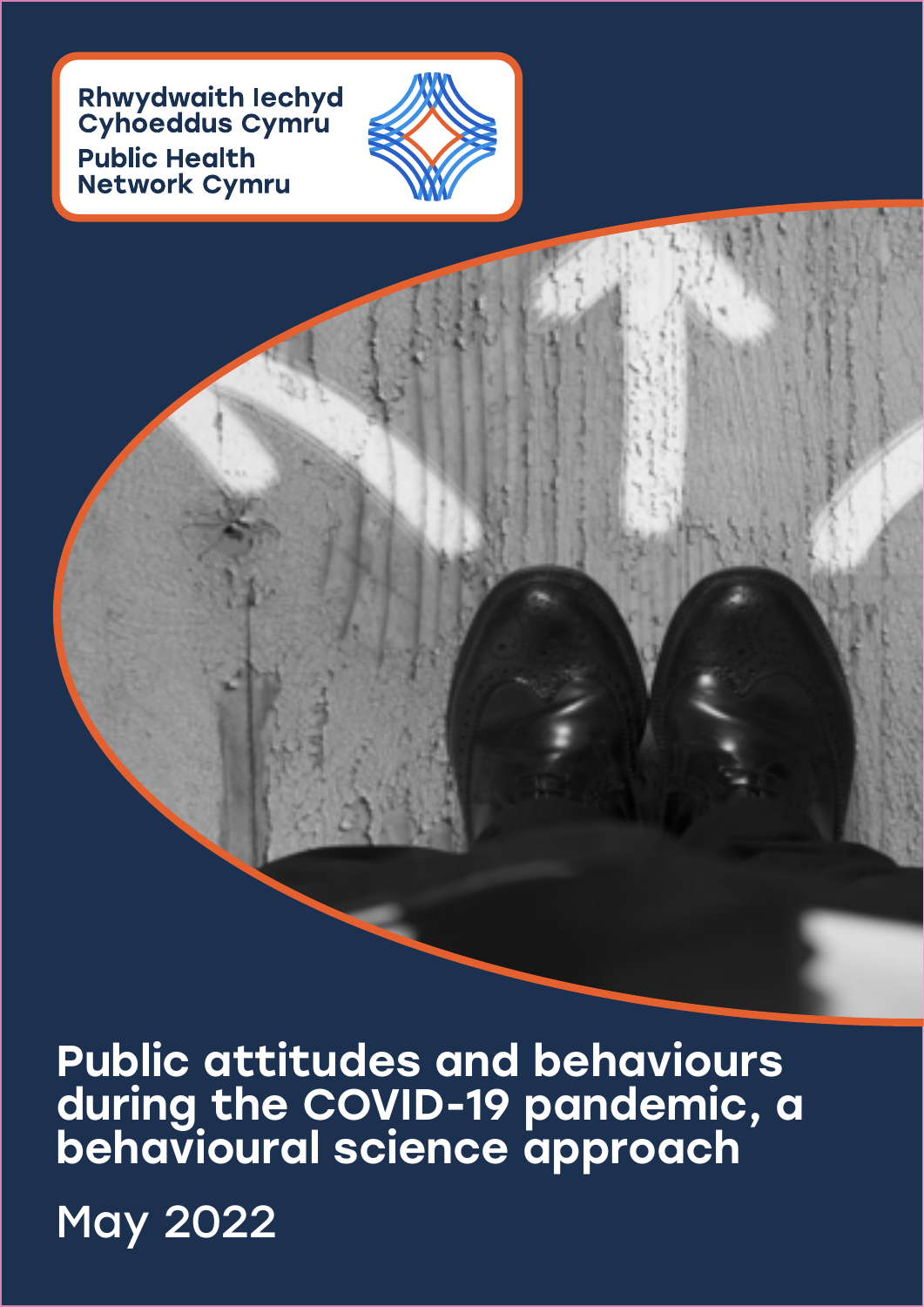# Welcome

Welcome to the May edition of the e-bulletin.

Following our most recent webinar focused on [public attitudes and behaviours in Wales](https://publichealthnetwork.cymru/event/public-attitudes-and-behaviours-during-the-covid-19-pandemic-a-behavioural-science-approach/) [during the COVID-19 pandemic](https://publichealthnetwork.cymru/event/public-attitudes-and-behaviours-during-the-covid-19-pandemic-a-behavioural-science-approach/), this e-bulletin focuses on public attitudes and behaviours in Wales and the impact this is having on population health and wellbeing.

We would love to hear about any additional information, case studies or tips to share with the wider public health community in Wales in future e-bulletins and our website so please get in touch with us at [Publichealth.network@wales.nhs.uk](mailto:Publichealth.network%40wales.nhs.uk?subject=) or find us on twitter [@PHNetworkCymru](https://twitter.com/PHNetworkCymru)

### Contact us

You can contact Public Health Network Cymru in a variety of ways

Email us [publichealth.network@wales.nhs.uk](mailto:publichealth.network%40wales.nhs.uk?subject=)

Write to us Public Health Network Cymru, Public Health Wales, Floor 5, Number 2 Capital Quarter, Tyndall Street, Cardiff, CF10 4BZ

Social media Twitter: @PHNetworkCymru Facebook: Publichealthnetworkcymru

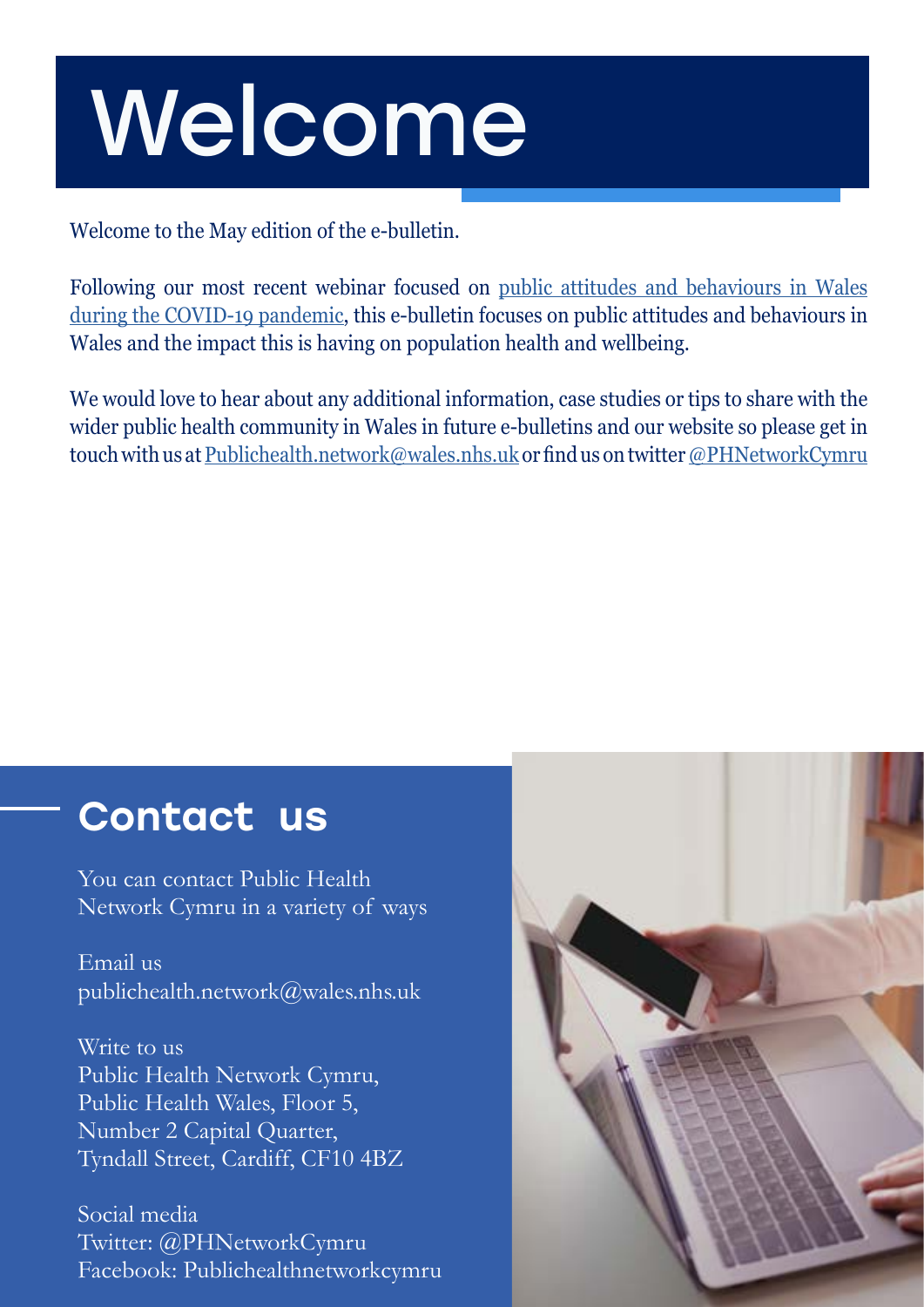# Contents Click the heading to go to the page



### **Your last chance to win a £10 WH Smiths voucher for 10 minutes of your time**

Public Health Network Cymru are undertaking a [survey](https://scanmail.trustwave.com/?c=261&d=ycqf4qryCUW2luvxftzOwGcyvMl7aYN9A3Rf-H1IDA&u=https%3a%2f%2fcymru%2eus18%2elist-manage%2ecom%2ftrack%2fclick%3fu%3dda269d41d94a16edaaad1b7f6%26id%3d7d332cc959%26e%3d8a1cc9a797) (estimated completion time of 10 minutes) with our members. The Survey will close on the 10th June.

We are looking to understand a little more about you, your experience of the network and how we can improve it further to connect members, share knowledge and create change for a better Wales.

The survey is anonymous and the results will be used by Public Health Network Cymru Team for developing an improvement plan.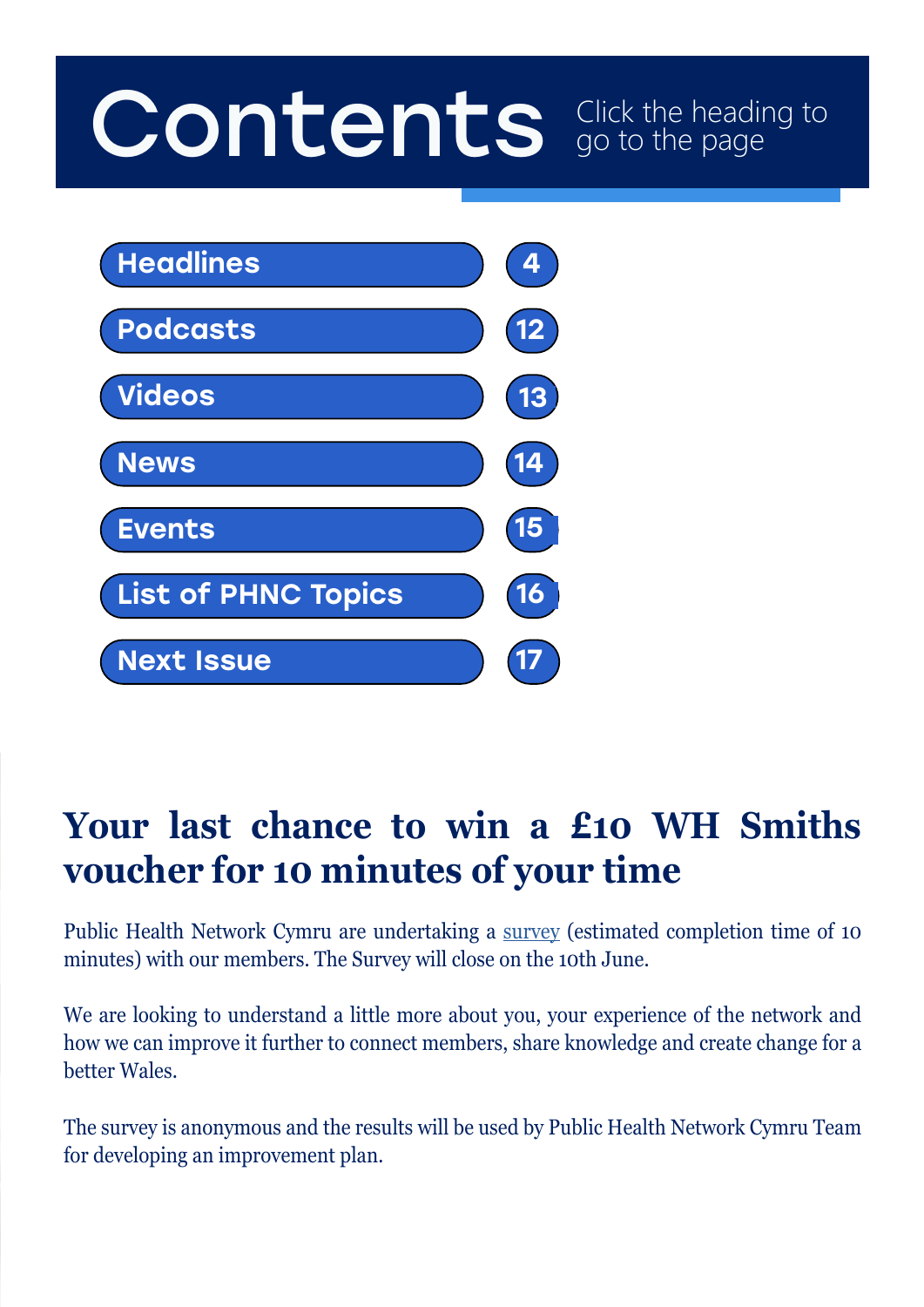# <span id="page-3-0"></span>Headlines

# Enhancing behavioural science capability within Local Public Health Teams

#### Authors

Nicky Knowles, Senior Behavioural Science Specialist, Public Health Wales Rhian Meaden, Principal Public Health Practitioner, Public Health Wales, Rebecca Stewart, Principal Public Health Practitioner, Public Health Wales, Jackie Irwin, Principal Public Health Practitioner, Public Health Wales, Dafydd Gwynne, Principal Public Health Practitioner, Public Health Wales



Uned Gwyddor Ymddygiad Behavioural Science Unit

On Thursday 19th May 2022, Public Health Wales launched its newly established [Behavioural Science Unit](https://phwwhocc.co.uk/teams/behavioural-science-unit/) (BSU) for health and wellbeing. The unit provides specialist expertise on behavioural science and will work collaboratively with stakeholders across Wales to increase behavioural science capacity and capability. Don't worry if you didn't make it to the BSU launch, we will soon be sharing a recording of the event along with the slides presented by the speakers.

Behaviours play a key role in improving health and wellbeing. Identifying and understanding behaviours and what supports and constrains them is integral to achieving the ambitions of public health policy and practice. Behavioural science is the systematic study of behaviour; what enables it, what prevents it, and how best to influence it. The application of behavioural science involves the use of scientific models and frameworks in the development, implementation, and evaluation of behaviour change interventions. Such interventions include policies, products, communications, and services designed to protect or improve health at an individual, community, and population level.

As part of their role in responding to the COVID 19 pandemic, Cwm Taf Morgannwg Local Public Health Team (CTM LPHT) established a Risk Communication and Community Engagement workstream, which aimed to provide responsive communication support around fast changing public guidance, and to inform and engage with communities during the roll out of the Testing and Contact Tracing programmes.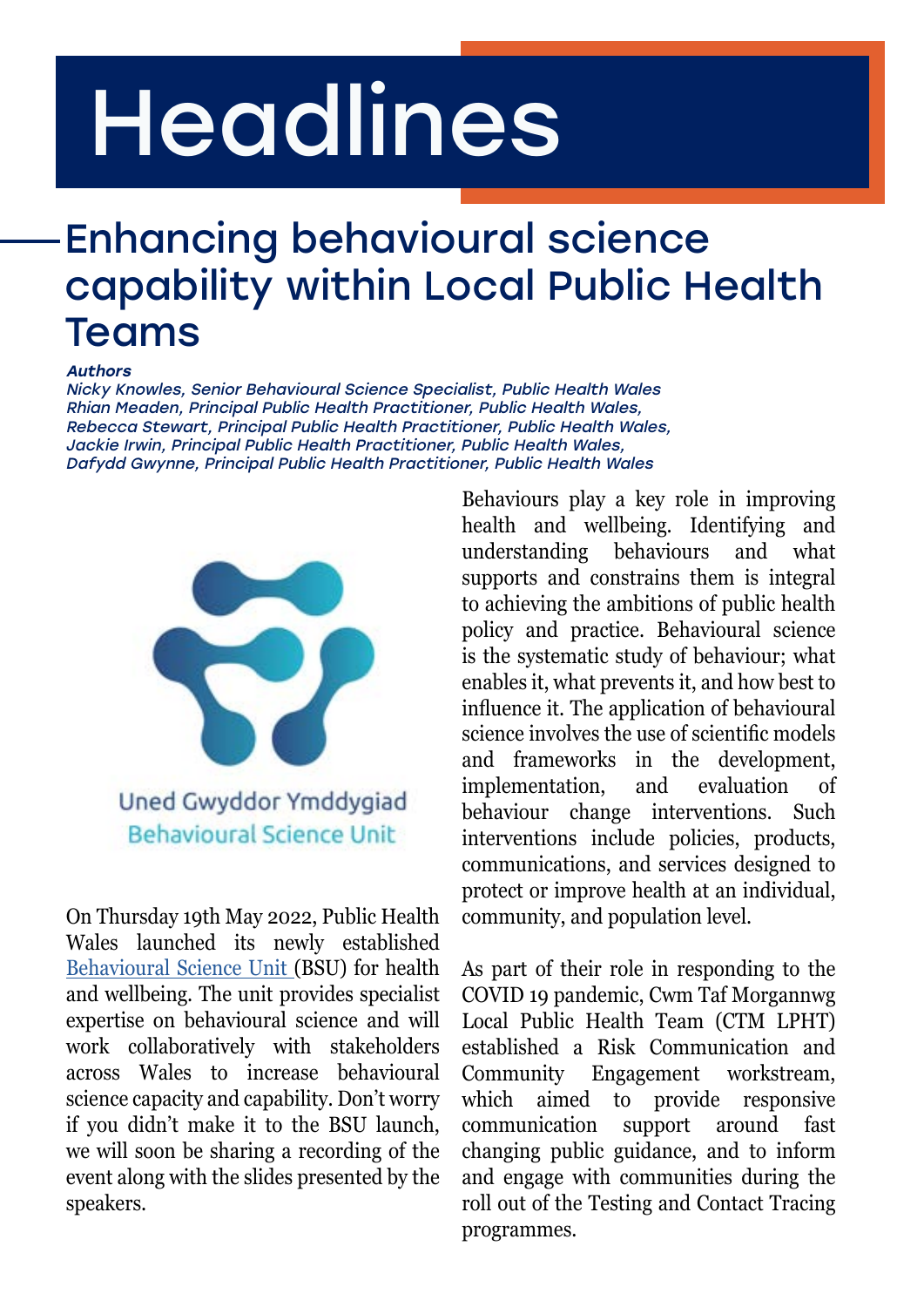At the core of this approach was the COM-B model, which continues to be utilised by the team for insight gathering and engagement activities. You can read more about this later on in the e-bulletin.

Members of the Betsi Cadwaladr Public Health Team have also worked closely with their Health Board colleagues to apply behavioural science approaches. Their work focused on reducing Nosocomial Transmission of COVID-19 using the COM-B model. The team facilitated sessions focussed on defining behaviours, and identifying barriers to these behaviours, in relation to Safe Change, Safe Break and Safe Ward Rounds. Interventions based on the insights are being taken forward as part of the BCUHB Safe, Clean, Care campaign.

As a result of the above work, the benefits of applying behavioural science approaches have been widely recognised and both BCU and CTM LPHTs have undertaken a staff survey to assess behavioural science capability and the opportunities and motivation to use the approaches. Insights from the survey led to collaborations with the BSU to apply the COM-B model and the Behaviour Change Wheel (BCW) to enhance the application of behavioural science. The work is based on principles of collaboration and co-production and includes:

- Exploration of opportunities to increase the use of behavioural science

- Consideration of what the team need to do differently to maximise such opportunities

Identification of barriers to, and facilitators of, changes to practice

- Development, delivery, and evaluation of strategies to enable changes to practice

It is envisaged that alongside enhancing behavioural science practice within CTM and BCU LPHTs, learning from this work will inform wider capability and capacity building across the public health system in Wales.

If you have questions or ideas that you'd like to share with us, please do get in touch via our email address [PHW.BehaviourChange@wales.nhs.uk](mailto:PHW.BehaviourChange%40wales.nhs.uk?subject=)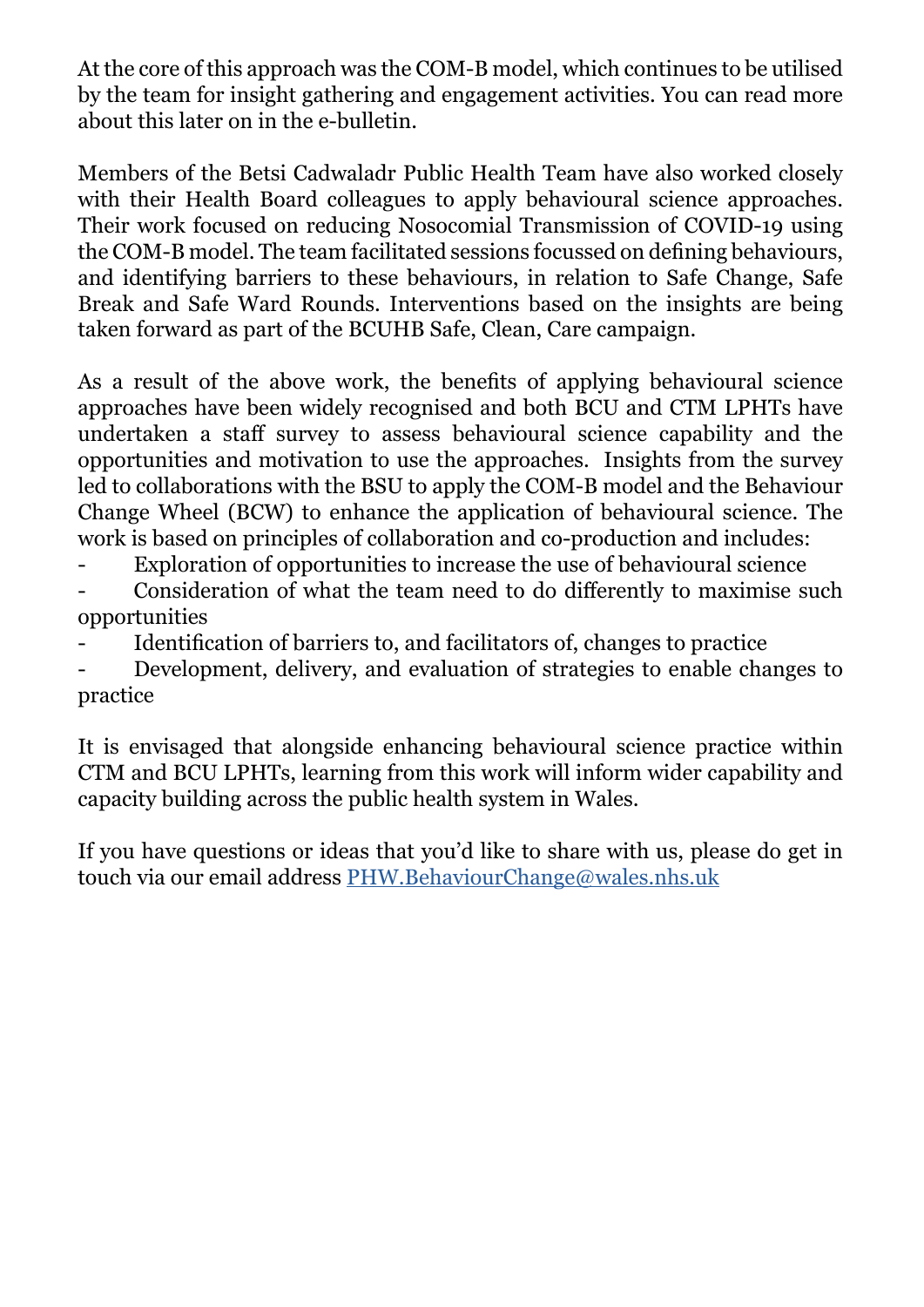## The Use of Behavioural Science in our COVID-19 Response: Cwm Taf Morgannwg

#### Authors

Rhian Meaden, Principal Public Health Practitioner, Public Health Wales Rebecca Stewart, Principal Public Health Specialist, Cardiff & Vale University Health Board



**Bwrdd lechyd Prifysgol** Cwm Taf Morgannwg **University Health Board** 

As part of the overall regional response to COVID-19 within Cwm Taf Morgannwg (CTM) University Health Board, a Risk Communication and Community Engagement (RCCE) workstream was established in 2020. This workstream was initially established based on guidance issued by the World Health Organisation, and aimed to provide responsive communication support around fast changing public guidance, and to inform and engage with communities during the roll out of the Testing and Contact Tracing programmes.

In order to take a more pro-active, preplanned approach to communication and engagement, the RCCE workstream developed a local engagement framework. This framework drew on behavioural science, and outlined considerations for effective communication approaches for different cohorts. It identified wider targeted action needed to enable the engagement and support of groups who were deemed more vulnerable, or who had specific additional considerations related to COVID-19.

The CTM engagement framework was used to explore behaviours associated with both the prevention of COVID-19, and the mitigation of direct and indirect harm, and at the core of this approach was the COM-B model [1] . The COM-B model recognises behaviour as part of an interacting system, and is underpinned by the belief that for a desired behaviour to be taken up, a person needs to feel **capable**, have the **opportunity** to perform the behaviours, and be **motivated** to do so.

To support the work of the RCCE workstream, and implementation of the framework, a communication and engagement tool was developed to assist planning for a collective approach to communication and engagement with identified target audiences. The tool was again based on the COM-B model, and was utilised to guide facilitated discussions in order to gain insight from identified target audiences to support the aforementioned planning. It was additionally utilised during COVID-19 outbreaks as an incident management tool to understand facilitators and barriers to engagement with desired COVID-19 protective behaviours.

The communication and engagement tool was utilised with a number of target audiences within the CTM region, including staff supporting adults with learning disabilities, hospital based staff and young people, and insight gathered was used to generate recommendations for colleagues and partners such as Communications, and Test, Trace and Protect workstream leads.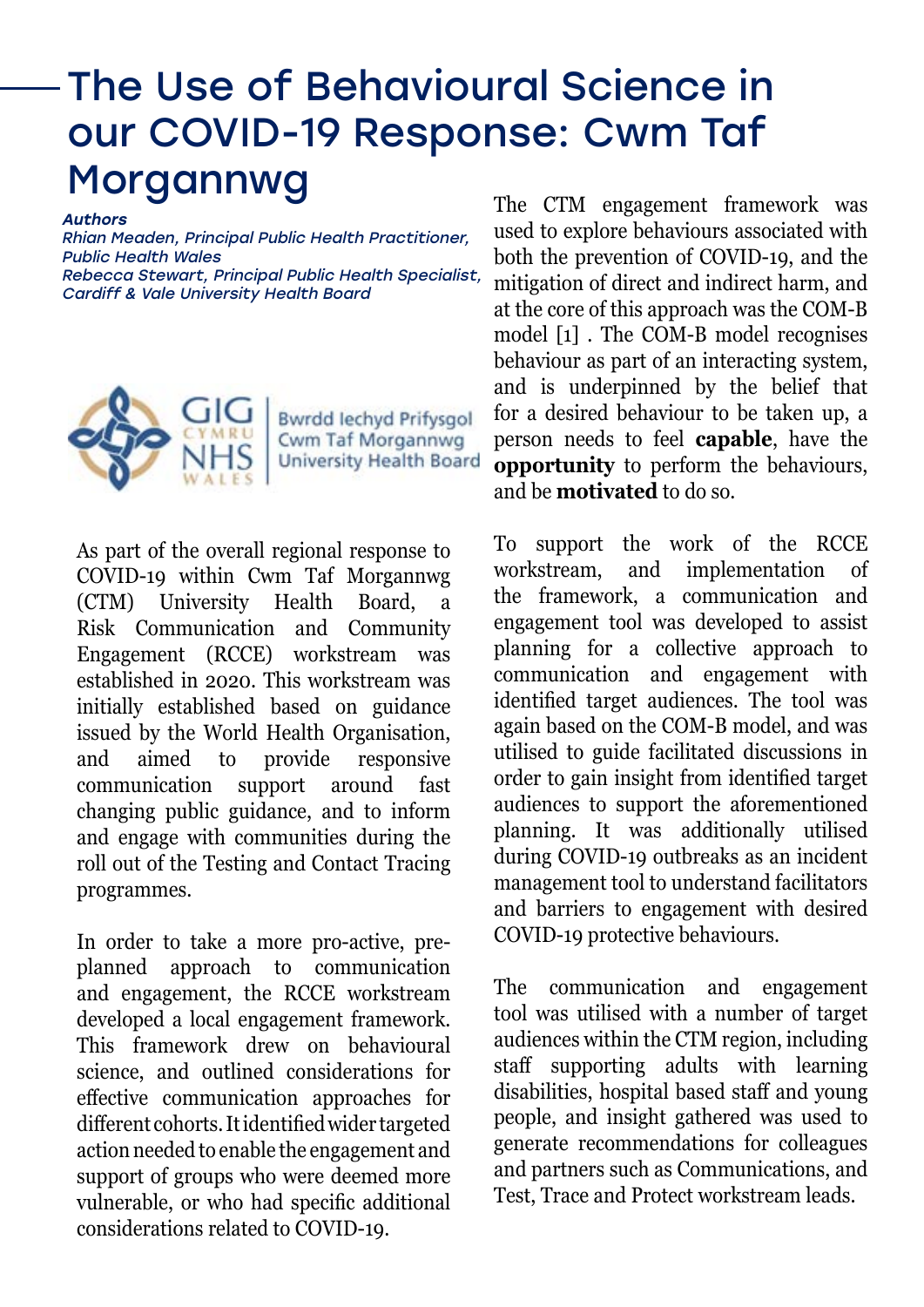This tool, and the use of COM-B has remained at the core of CTM's approach to understanding engagement with COVID-19 protective behaviours, such as testing and vaccination uptake, and insight gathering methods have diversified to include a number of large scale regional surveys and a national study.

Vaccine equity remains a priority within CTM, and we continue to utilise behavioural science at the heart of our approach to understanding barriers and facilitators to engagement with such, via the development of conversation aids for partner organisations, surveys, focus groups, and the development of template vaccination invitation letters and text messages.

For more information, please contact Rhian Meaden, Principal Public Health Practitioner, via [rhian.meaden@wales.nhs.uk](mailto:rhian.meaden%40wales.nhs.uk?subject=)

 [1] Michie, S., Stralen, M.M., West, R. (2011). The behaviour change wheel: A new method for characterising and designing behaviour change interventions. Available from: [https://](https://implementationscience.biomedcentral.com/articles/10.1186/1748-5908-6-42) [implementationscience.biomedcentral.com/articles/10.1186/1748-5908-6-42](https://implementationscience.biomedcentral.com/articles/10.1186/1748-5908-6-42)

### Film is effective tool to promote behaviour change for kindness Article from [Public Health Wales](https://phw.nhs.wales/news/film-is-effective-tool-to-promote-behaviour-change-for-kindness/)

An independent evaluation by Bangor University and Public Health Wales' World Health Organization Collaborating Centre (WHO CC) of a short film promoting kindness in Wales during COVID-19 restrictions, has found that films that provoke strong emotional reactions can still be perceived positively and lead to effective behaviour change.

The evaluation of the #TimeToBeKind campaign has been published in the BMC Public Health, a peer-reviewed, open access journal within science, technology, engineering and medicine.

In response to successive COVID-19 restrictions in Wales, the [Welsh Adverse](https://aceawarewales.com/time-to-be-kind/) [Childhood Experiences \(ACE\) Support](https://aceawarewales.com/time-to-be-kind/) [Hub](https://aceawarewales.com/time-to-be-kind/), based in the WHO CC, launched the #TimeToBeKind campaign in March 2021. The campaign used a short film broadcast on national television and promoted on social media to encourage behaviour change for kindness.

Mark Bellis, Director of the World Health Organisation Collaborating Centre at Public Health Wales said:

"The evaluation sought to understand people's opinions on the #TimeToBeKind film and to find out more about people's views on the film, how viewing the film made them feel and if they would do anything differently after watching it.

"We found that film can be a highly effective tool to promote behaviour change for kindness. With the COVID-19 pandemic accelerating a move online for many, the findings of the present evaluation are relevant to how public health messaging can adapt and utilise this space to target individuals and promote behaviour change now and in the future."

[An evaluation of a short film promoting](https://link.springer.com/epdf/10.1186/s12889-022-12876-9?sharing_token=xZQD8sdb-GgNzwRTXsDl_G_BpE1tBhCbnbw3BuzI2ROJ8lkWOjHRPUnAd5nqJ0OVXQSUFeRUfobyYs7tsQemj0-piHmQCe5SbRJxP1_mAlARoE78cHBmLNYxVrwym62rdy-1w0dIdEgHr4IyUw1SuBCJxq9Tnyh0elNEwob-HYg%3D) [kindness in Wales during COVID 19](https://link.springer.com/epdf/10.1186/s12889-022-12876-9?sharing_token=xZQD8sdb-GgNzwRTXsDl_G_BpE1tBhCbnbw3BuzI2ROJ8lkWOjHRPUnAd5nqJ0OVXQSUFeRUfobyYs7tsQemj0-piHmQCe5SbRJxP1_mAlARoE78cHBmLNYxVrwym62rdy-1w0dIdEgHr4IyUw1SuBCJxq9Tnyh0elNEwob-HYg%3D) [restrictions #TimeToBeKind](https://link.springer.com/epdf/10.1186/s12889-022-12876-9?sharing_token=xZQD8sdb-GgNzwRTXsDl_G_BpE1tBhCbnbw3BuzI2ROJ8lkWOjHRPUnAd5nqJ0OVXQSUFeRUfobyYs7tsQemj0-piHmQCe5SbRJxP1_mAlARoE78cHBmLNYxVrwym62rdy-1w0dIdEgHr4IyUw1SuBCJxq9Tnyh0elNEwob-HYg%3D) <https://youtu.be/x3LyFDDopm8>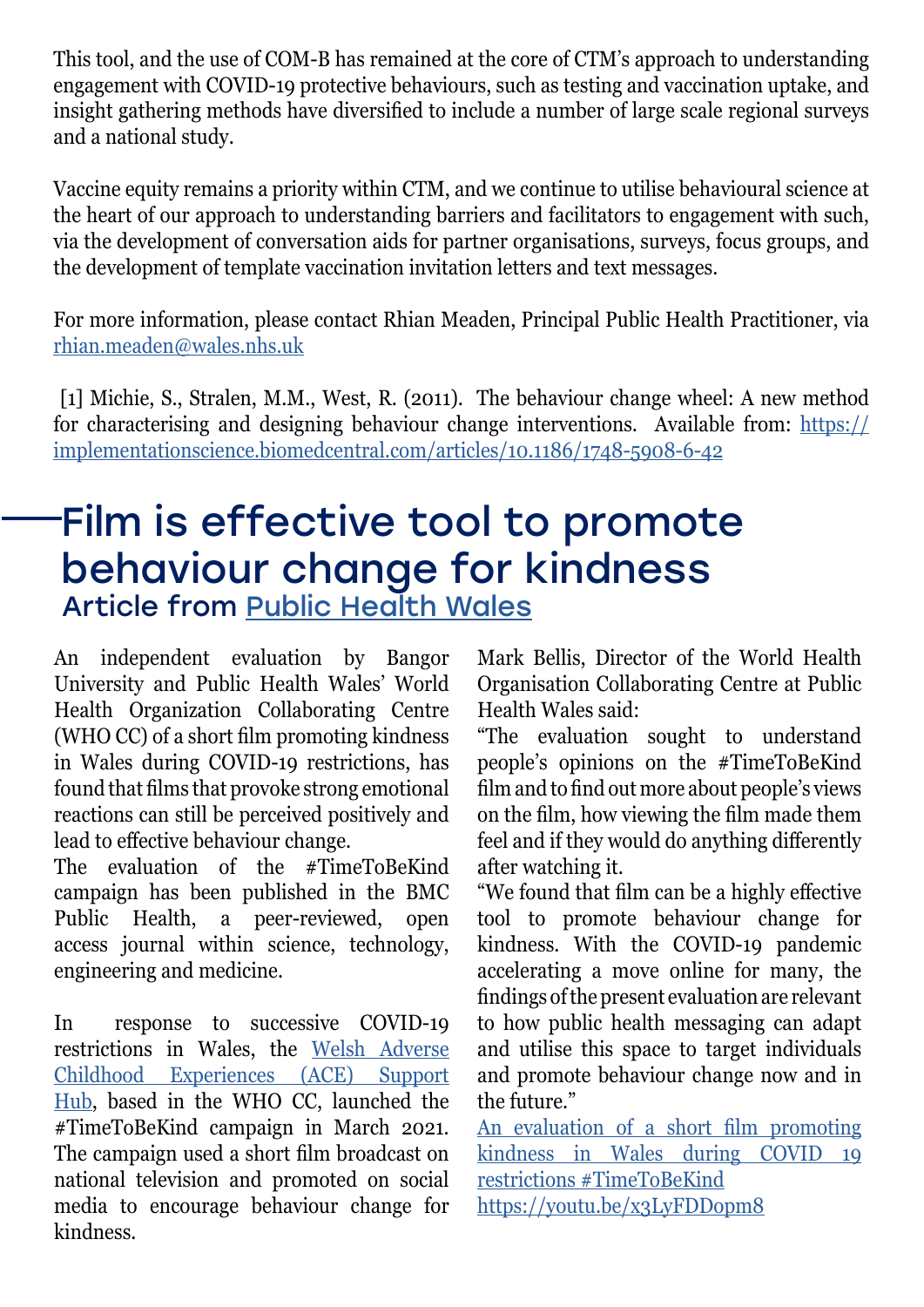### The launch of the Keeping Wales Safe: Covid Behaviours report Article from [Nesta](https://peoplepoweredresults.org.uk/blog/make-it-real/the-launch-of-the-keeping-wales-safe-covid-behaviours-report-lansio-adroddiad-diogelu-cymru-ymddygiadau-covid/)

A [new report](https://peoplepoweredresults.org.uk/wp-content/uploads/2022/05/KWS_CB-report-FINAL-3.pdf) explores ways to support people to manage risk around Covid-19 using a blended method of behavioural insights, academic research support and place-based testing, and considers how it could be applied to other challenges.

How can you implement person-centred policies until you've walked a mile in someone's shoes? A co-designed Behavioural Insights approach is all about understanding the world from the perspective of people and communities, in order to create services and policies that deliver what matters most to people.

**Keeping Wales Safe: Covid Behaviours** outlines how In spring 2021 the [Behavioural](https://www.bi.team/) [Insights Team \(BIT\)](https://www.bi.team/), Cardiff University's [Y Lab](https://ylab.wales/), and People Powered Results at Nesta (PPR) formed a partnership to respond to the significant challenge faced by Welsh Government in supporting communities to manage Covid-19 risk.

In response, the partnership launched the **Keeping Wales Safe: Covid Behaviours** programme in June to work with national stakeholders and three cross-sector, place-based teams across Wales. The programme aimed to co-design and test interventions to increase Covid-safe behaviours around self-isolation and risk mitigation.

### **The programme was designed in phases to:**

• Review existing evidence to explore and contextualise the challenge

• Build a foundational knowledge of Behavioural Insights and how it could be applied to identify and address local need

- Support the generation of ideas and design of interventions
- Inject pace and urgency with a short testing phase, generating insights in real time
- Provide policy recommendations to the Welsh Government
- Consolidate emergent learning and explore sustainability

Testing took place with three local areas in Wales and a national randomised controlled trial took place using the BIT's online experiment platform, [Predictiv.](https://www.bi.team/bi-ventures/predictiv/)

**The teams**, echoing the conclusions of the evidence review, found official communications had limited impact on high-risk groups. Consequently they focussed on co-designing interventions to reach and engage high-risk groups where they were at greatest risk, for example farmers at livestock markets. Information and support offered was differentiated for those groups to maximise impact.

**The national Predictiv trial** found that existing Welsh Government messaging is communicating risk effectively, but that it is doing this best with people already mitigating risk of transmission.More needs to be done to reach those at higher risk of transmitting Covid-19. One intervention – a personal risk profile which can be used online – showed promise in communicating to these groups.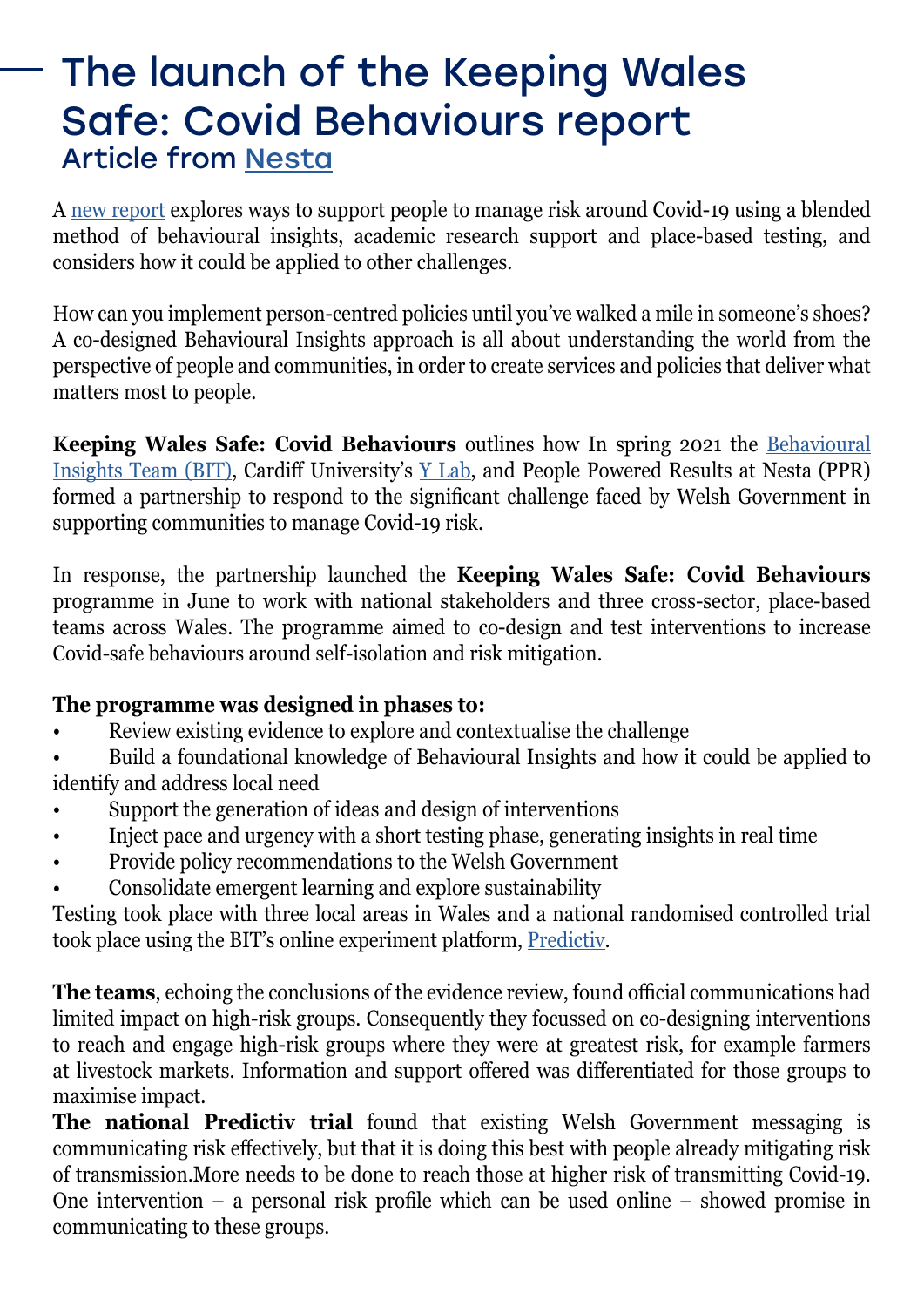The report highlights the next steps for the teams and how the approach can be applied to systemic change, highlighting the potential to support:

• Policy professionals developing innovative ways to meet key government priorities and ministerial objectives.

• Public services strategists in health and public authorities, including Welsh Local Government Association, health boards and Public Health Wales, investigating ways to create a culture of innovation.

**Phase 2 of the programme is currently underway**, with placed-based teams being supported to apply the approach to non-Covid challenges, and research exploring existing capacity and capabilities around Behavioural Insights within Welsh Government, and how they might support the scale and spread of the approach.

[To read the report click here](https://peoplepoweredresults.org.uk/wp-content/uploads/2022/05/KWS_CB-report-FINAL-3.pdf).

**Participant from Welsh Government said**: "This has been an important piece of work to demonstrate the benefits of applying behavioural science in practice. Co-producing interventions based on behavioural insight to address issues identified in the community, and testing them at rapid pace, was at the heart of what we wanted the research to deliver.

"Welsh Government and its partners can learn a great deal from the findings set out in the report and the ongoing research. This will prove invaluable in shaping approaches to improving health and wellbeing in the future, across organisations and policy areas. We now look forward to building on this to tackle the various challenges facing us."

**Professor James Lewis, Director of Y Lab, said**: "Y Lab has been delighted to be part of this partnership, itself an innovation in bringing together government, academics, behavioural scientists, and place-based practitioners, to explore different ways of supporting people to test and self-isolate for COVID.

"There is clear appetite and applicability for this approach in numerous other fields, and we look forward to being part of its further development."

**Dr Craig Johnson, Senior Advisor at the Behavioural Insights Team, said**: "The Behavioural Insights Team was delighted to work in partnership with Nesta's People Powered Results team and Y Lab at Cardiff University to inform the Welsh Government's response to the Covid-19 pandemic.

"The research highlighted important ways in which communications can be improved to support people to reduce their risk of Covid-19 transmission, as well as ways in which local communities can use behavioural insights to improve testing rates."

**Participant from Rhondda Cynon Taf Council said**: "Having worked with the team and colleagues within the Cwm Taf Morgannwg region on the development of a behavioural change project in connection with Covid-19, the approach has fallen on open ears and minds.

"As a Local Authority Service Manager the approach felt new and positively impactful, and has led to a period of active reflection and the identification of further areas of work, not Covid related which will almost certainly benefit from a fresh approach, including some which remain stubbornly challenging and engrained".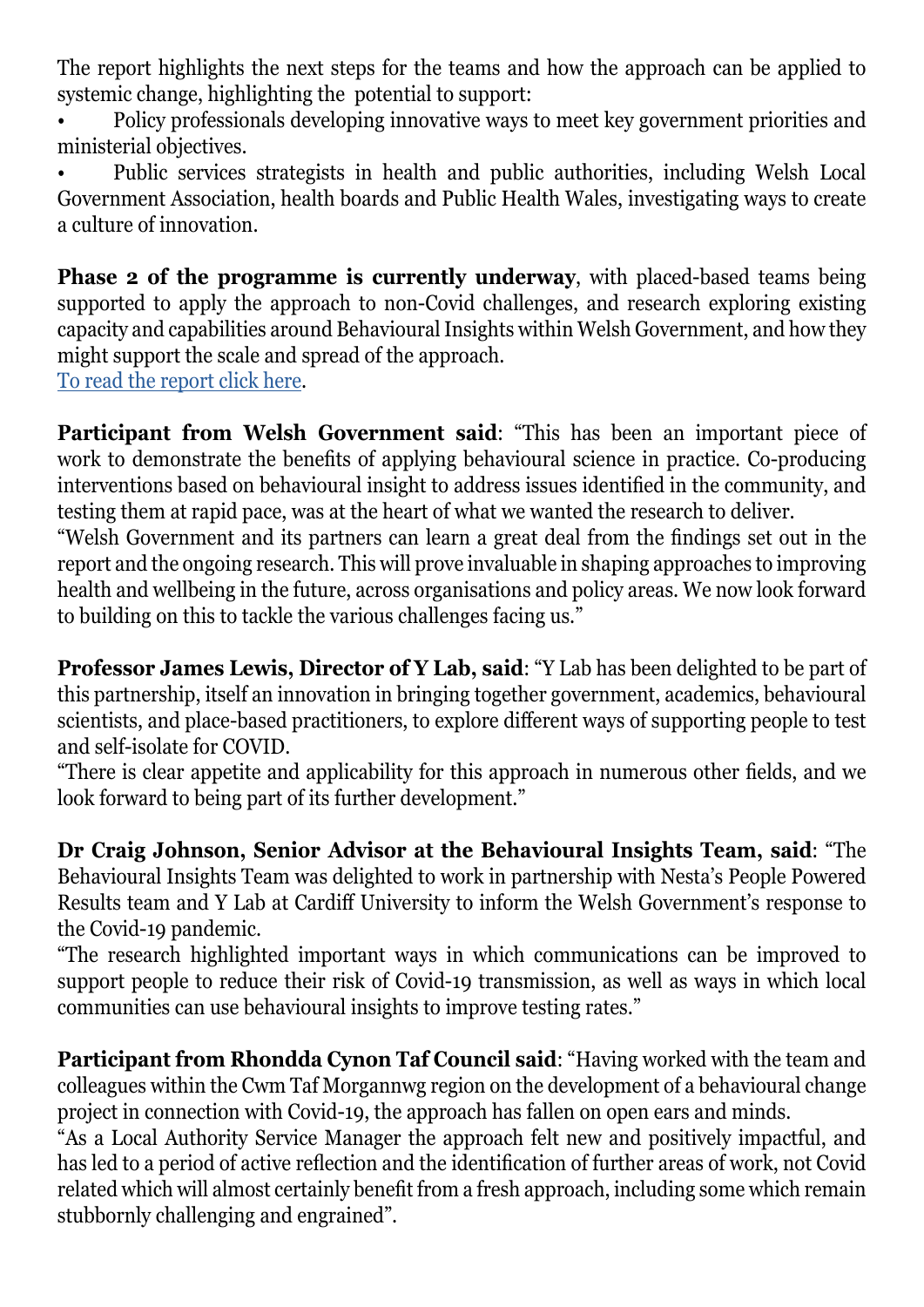### Report highlights how nature helped us cope with Covid-19 Article taken from [Natural Resources Wales](https://naturalresources.wales/about-us/news-and-events/news/report-highlights-how-nature-helped-us-cope-with-covid-19/?lang=en)

Engaging with nature played a key role in maintaining people's physical and mental health and overall wellbeing during the Covid-19 pandemic and associated lockdowns, a new report has revealed.

'Why Society Needs Nature' is a collaboration between Natural Resources Wales (NRW) and colleagues from NatureScot, Natural England, Forest Research and the Environment Agency and uses national social surveys, site-based visitor data and practical case studies to provide a snapshot of how people visited nature and their experiences of it during the pandemic.

Dr Sue Williams, senior social scientist for NRW, said:

"Engaging with nature is great for improving our physical health and mental wellbeing and this report highlights the positive and negative impacts the pandemic has had on outdoor recreation and our relationship with nature."

"Although there have been significant restrictions during the pandemic, local greenspaces were commonly visited sites especially during lockdown. When restrictions were eased popular countryside and coastal sites saw almost a doubling of visitor numbers, and during periods of more relaxed restrictions we have also been able to enjoy visiting other areas further away, including national parks and nature reserves."

The importance of these 'green and blue spaces' for people's mental health and well-being during the pandemic has been increasingly acknowledged as essential.

Engaging with nature, going for a walk or sitting in the park has been found to reduce stress and anxiety, while outdoor exercise can reduce depression and help reduce the psychological fear of the pandemic.

However, the research also revealed how engagement with nature became polarised, with some people's interaction increasing, while others visited the outdoors less often than before. Movement restrictions and other Covid-19 related issues, such as fear of infection, meant that a significant proportion of the population did not visit natural spaces at all or did so far less than usual.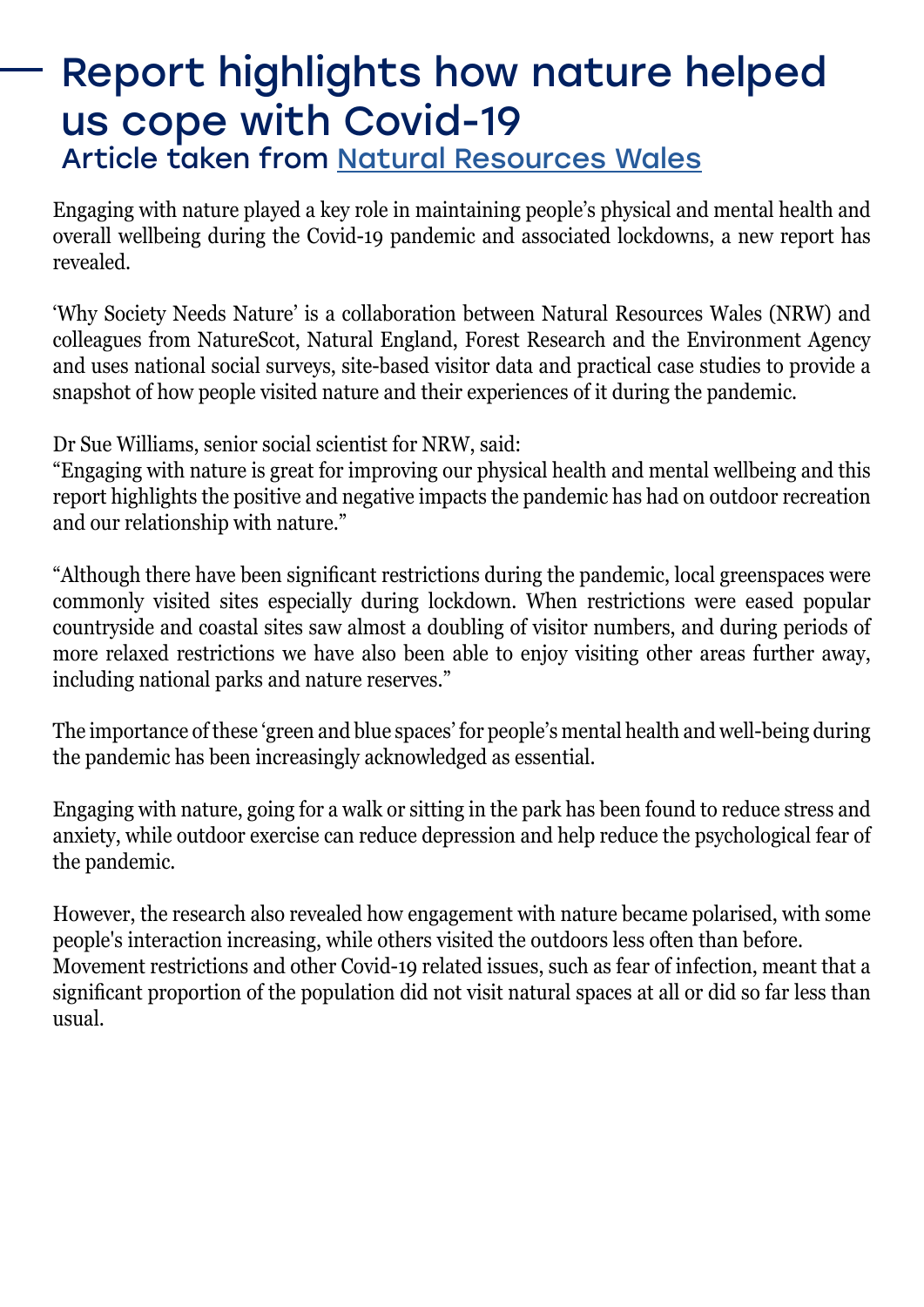Some of the barriers included increased visitor numbers leading to overcrowding and related fears of catching the virus and anxiety about anti-social behaviour.

The research showed that being poor, less educated, living in a deprived area, being unemployed and also being from an ethnic minority all negatively impacted people's access to the benefits nature can provide.

NRW and its partner agencies are working with research partners to further explore these barriers and find solutions to these long-term issues.

The increase in visitor numbers raised a number of environmental and land management issues highlighting the need to meet the demand for outdoor recreation space while at the same time protecting the natural environment and the report highlights the approaches taken to manage the negative environmental impacts at recreational 'hot spots'.

Sue added:

"The evidence in this report clearly highlights that increased engagement with nature significantly helped to support many people in maintaining their physical and mental health and psychological wellbeing during the last year.

"This quote from one of the NRW case studies sums up how nature helped many of us cope with the pandemic:

"'The ability to walk in such wonderful surroundings helped to take some of the fear of the pandemic away. It is hard not to believe you will survive when you walk in these woods" (North Cardiff Woodlands Visitor Survey 2020)'.

"Looking to the future, many people expressed their intention to increase the amount of time they spend visiting the outdoors for leisure, recreation or exercise and make positive lifestyle changes when lockdown is over."

The full report - Why Society Needs Nature – Lessons from research during Covid-19 - can be found here: [Why society needs nature - Lessons from research during Covid-19 - Forest](https://www.forestresearch.gov.uk/research/why-society-needs-nature-lessons-from-research-during-covid-19/) [Research](https://www.forestresearch.gov.uk/research/why-society-needs-nature-lessons-from-research-during-covid-19/)

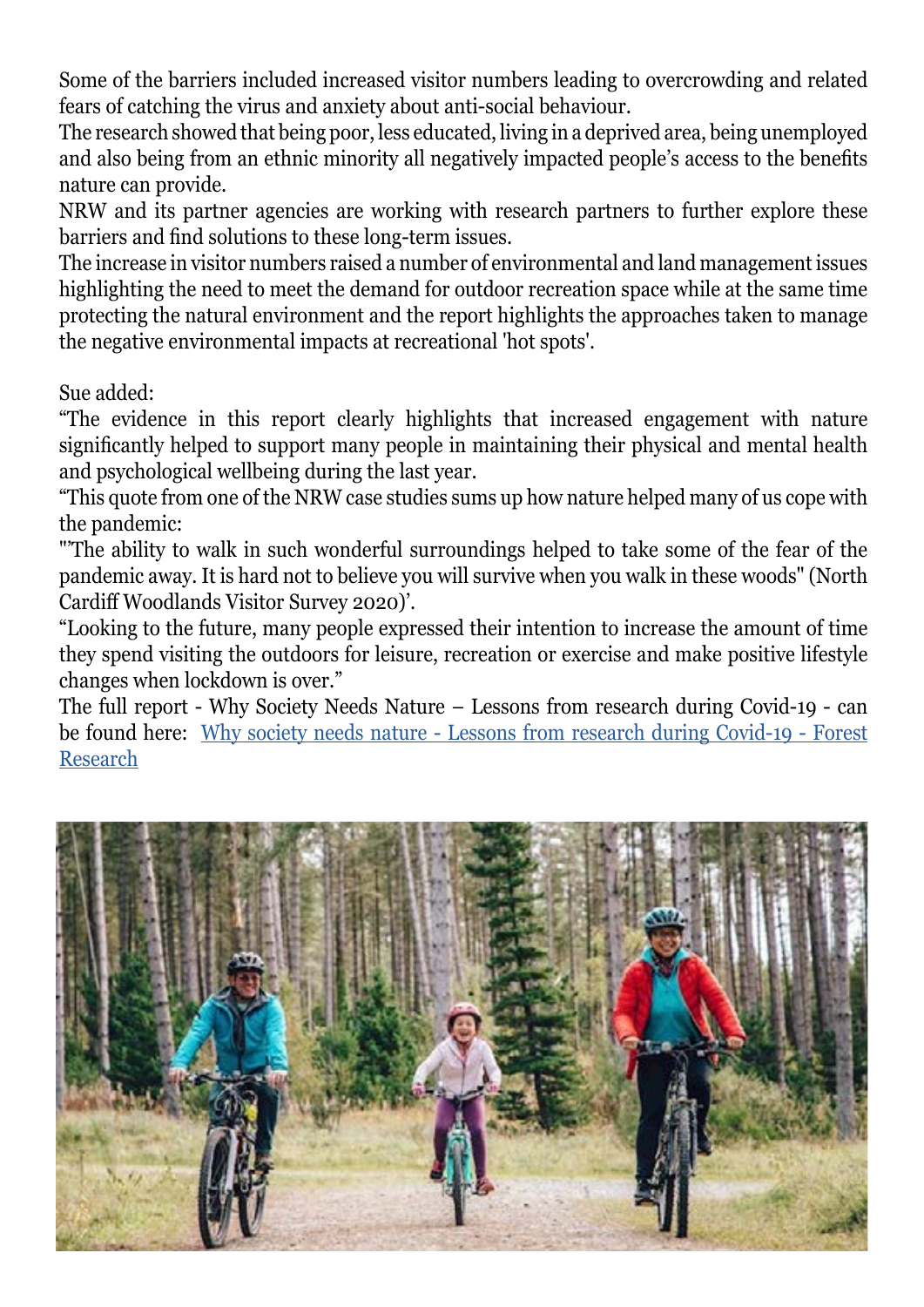# <span id="page-11-0"></span>Podcasts

# Listen to our latest podcast

### Healthy Schools

What is the Welsh Network of Healthy School Scheme and Healthy and Sustainable Pre-school Scheme? What is a Whole School/Setting Approach? What does a 'healthy' School or Preschool look like?

## More Podcasts



[Listen](https://publichealthnetwork.cymru/podcast/healthy-schools-rachel-dicker-public-health-network-cymru/)

[See all podcasts](https://publichealthnetwork.cymru/podcasts/)

Contribute to our Podcast?

If you are interested in recording a podcast with us, get in touch via email: [publichealth.network@wales.nhs.uk](mailto:publichealth.network@wales.nhs.uk)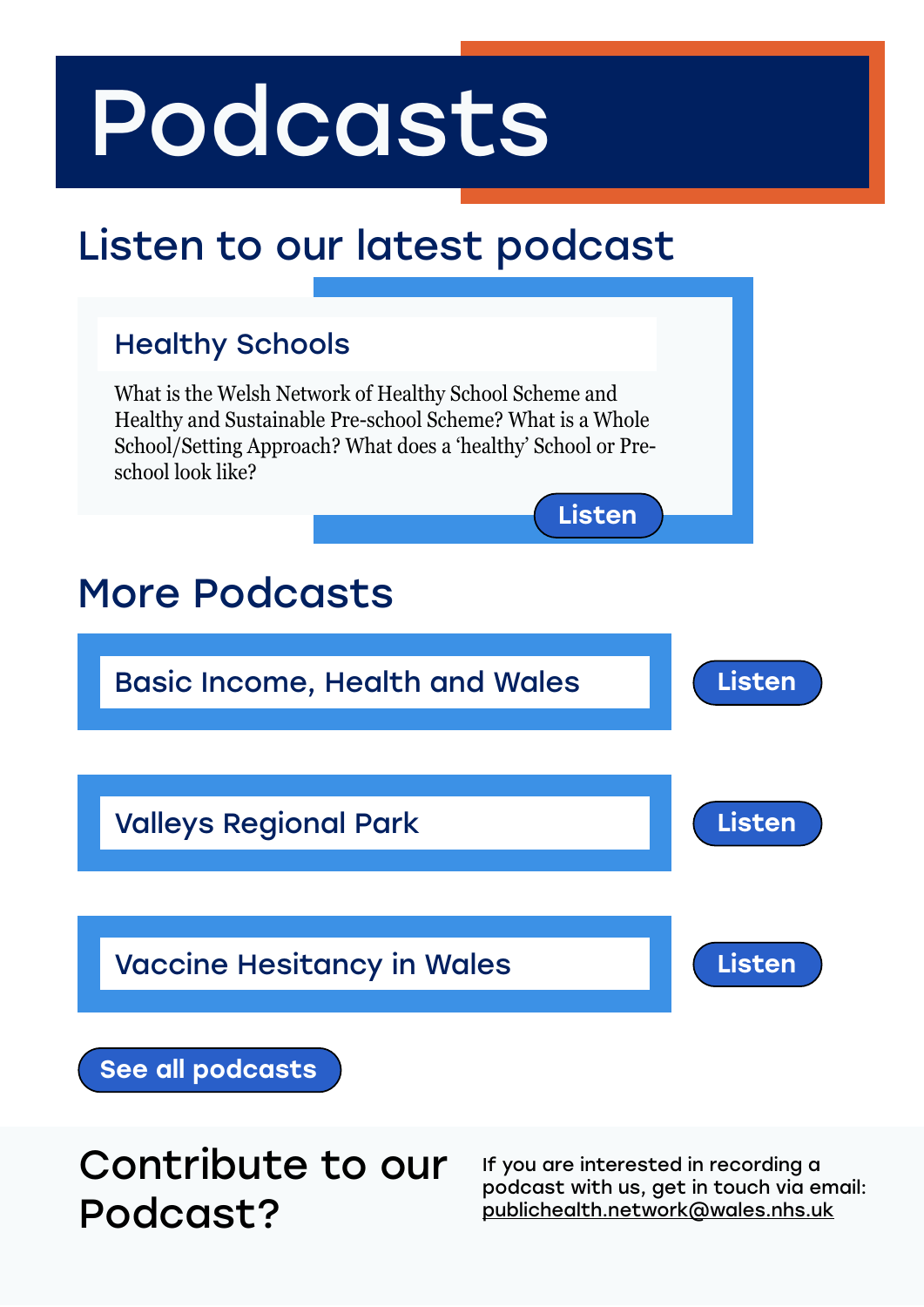# <span id="page-12-0"></span>Videos

# Watch our latest video



Public attitudes and behaviours during the COVID-19 pandemic, a behavioural science approach

The webinar will highlight examples of how behavioural science was used in the response to the COVID-19 pandemic.

### More Videos





### Climate and Health in Wales

There is an opportunity for Wales to embed the One Health approach, integrating multiple disciplines across the system and bringing together partners from the human, animal and environmental sectors to work on issues that intersect these domains.







#### How can social businesses help us recover from Covid as well as tackle climate change?

In this webinar we heard from Glenn Bowen who is the Enterprise Programme Director for the Wales Co-operative Centre. Glenn gave an overview of social enterprises, co-operatives and employee owned business and the opportunities for co-ops and social enterprises in health and social care and the renewable energy sector.

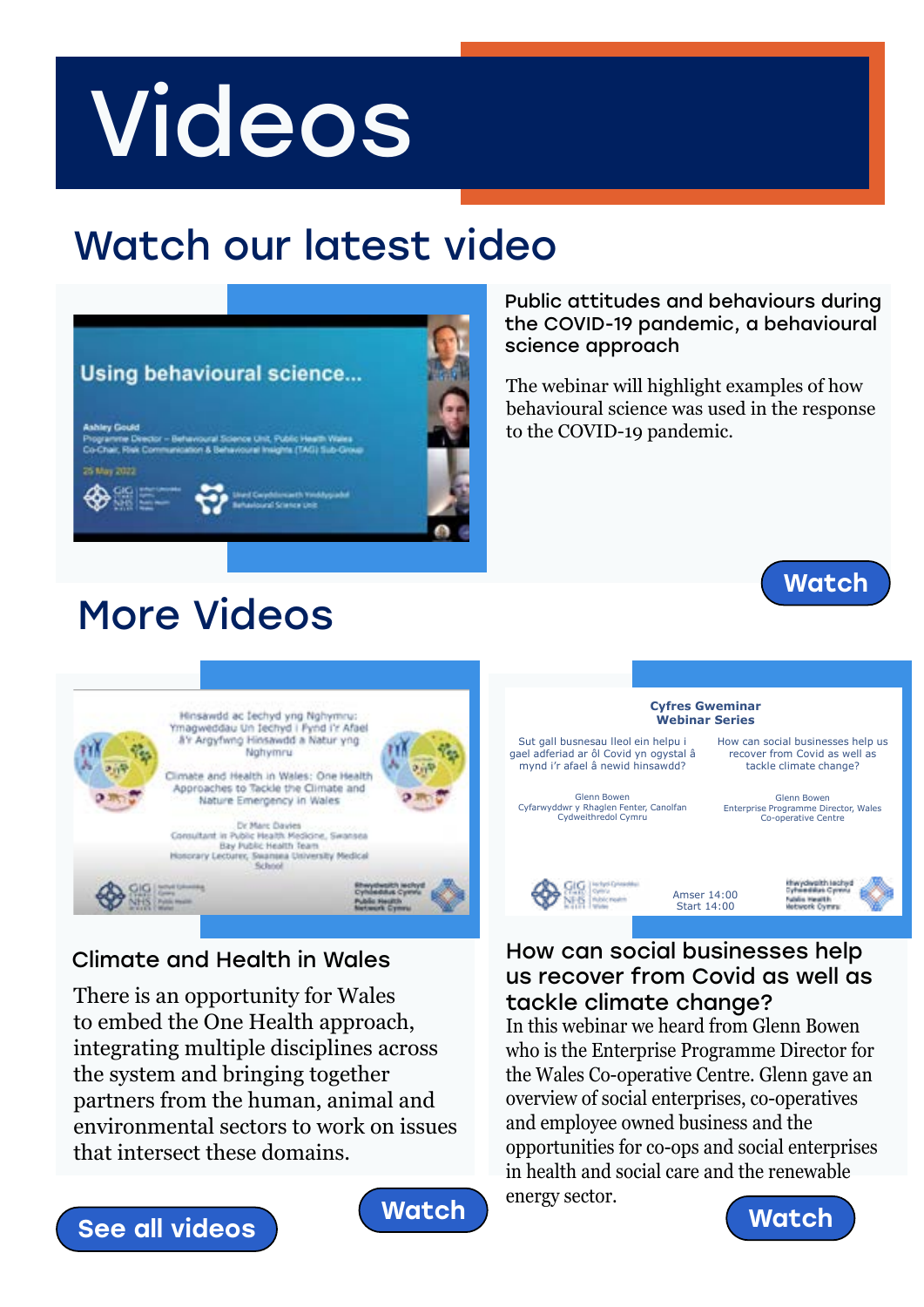<span id="page-13-0"></span>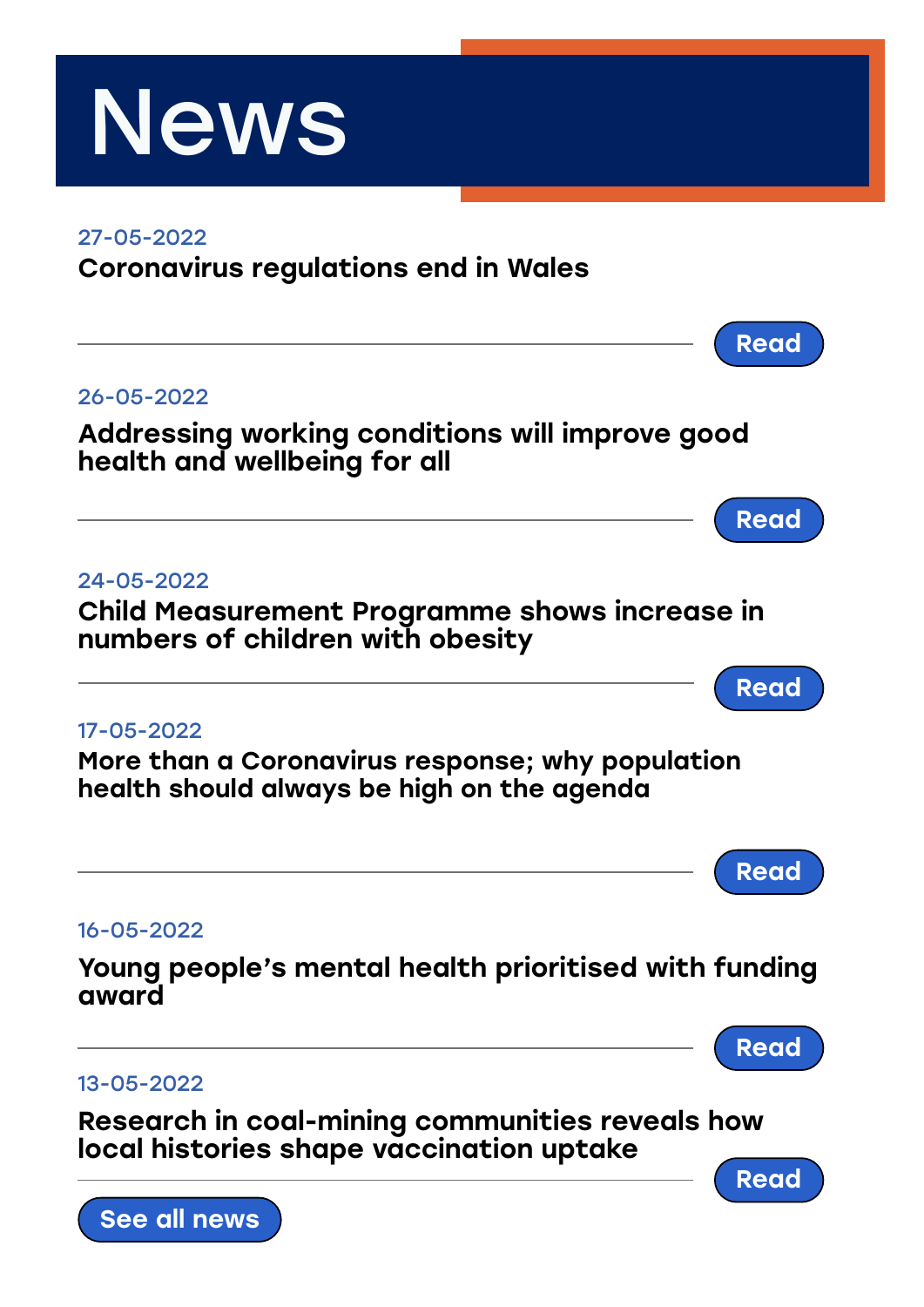# <span id="page-14-0"></span>Events



#### 08-06-2022 2:00pm-3:00pm



Greener Primary Care: how can primary and community care start the journey towards environmental sustainability and decarbonisation?

Are you interested in understanding the relationship between climate change and healthcare? This webinar led by the Primary Care Division in Public Health Wales will provide a background to the current Welsh legislative and policy context in relation to decarbonisation.



#### 15-06-2022 2:00pm-3:00pm

[Register](https://publichealthnetwork.cymru/event/fair-work-for-health-well-being-and-equity-what-should-we-do-recommendations-from-an-expert-panel/)

Fair work for health, well-being and equity – what should we do? Recommendations from an expert panel

Panel members will discuss their perspectives on the findings of their work on the Fair Work for Health, Well-being and Equity Report. Join us for this exclusive insight and the opportunity to contribute to the discussion.



06-07-2022 2:00pm-3:00pm



### The COVID-19 Pandemic in Wales: Reproductions of vulnerability

In this webinar we will hear from the team at Swansea University who were part of a consortium of 16 partners and leading the COVINFORM study in Wales.





[More](https://publichealthnetwork.cymru/event/improving-health-and-increasing-activity-conference/) 14-06-2022 More 8am-4:30pm



### Improving Health and Increasing Activity Conference

This conference will focus on how to adopt a preventative health approach across your community through the promotion and prescription of physical activity.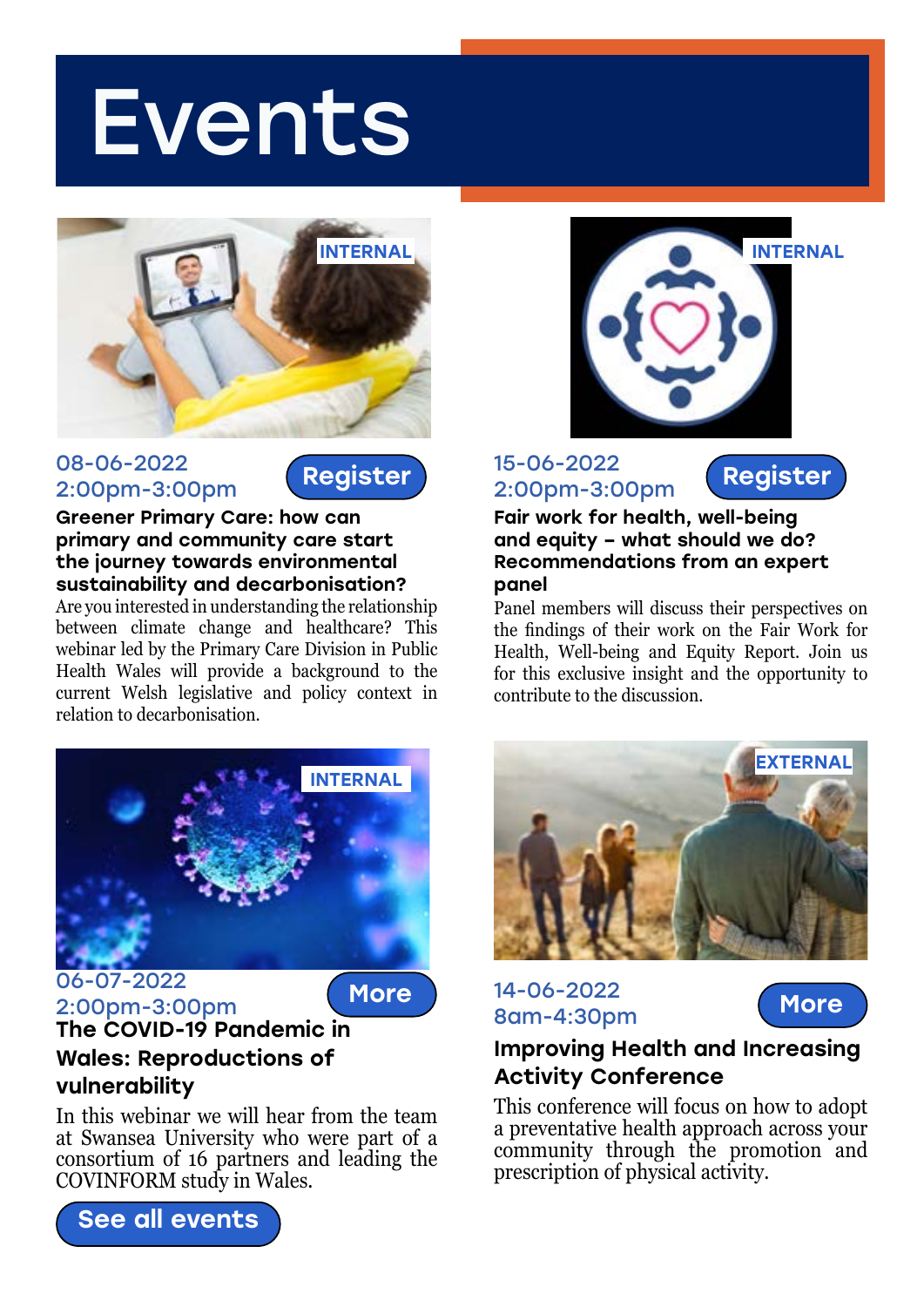# <span id="page-15-0"></span>Topics [See all topics](https://publichealthnetwork.cymru/topics/)

A

B

D

F

G

H

I

Accidents and injury prevention Adverse Childhood Experiences Air Quality Alcohol and substance use and misuse Approaches and methods in public health practice Arts and health Behaviour change Biodiversity and greenspace Built environment **Cancers** Cardivascular conditions Carers Children and young people Climate change Communicable diseases **Community** Community assets COVID-19 Debt and benefits **Diabetes** Diet and nutrition Early Years Education and training Employment Environment **Ethnicity** Evaluation Foodborne communicable diseases Fuel Poverty Further, higher and tertiary education Good, fair work Health in all policies Health inequalities Health related behaviours Homelessness Housing Housing quality Human rights and social justice Income and resources Influenza Learning difficulties LGBTQ+ Maternal and new born health Men Mental health conditions Mental ill-health Mental wellbeing Natural environment Non-communicable diseases **Offenders** Older adults Oral health People Physical activity Planning Poverty Precarious work Preschool (including WNHPSS) Prevention in healthcare Respiratory conditions School (Including WNHPSS) Sexual health Sexually Transmitted Infections Smoking and vaping Social capital **Spirituality** Stress, coping and resilience Suicide and suicide prevention Sustainable development Systems thinking in public health **Transport** Unemployment Water and sanitation Wellbeing of Future Generations Wider determinents of health Women Working age adults L M N O P R S T U W